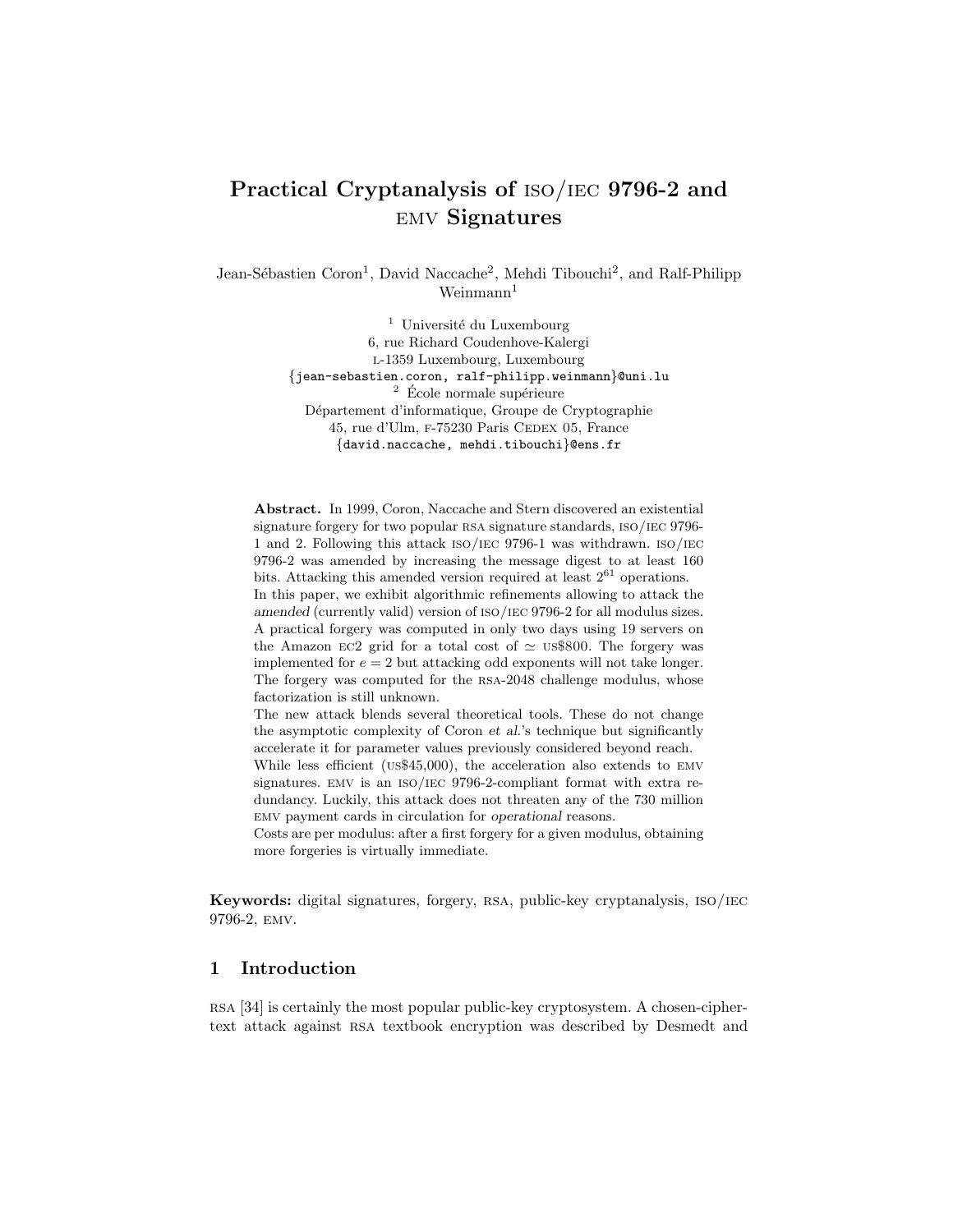Odlyzko in [17]. In RSA textbook encryption, a message  $m$  is simply encrypted as:

$$
c = m^e \mod N
$$

where  $N$  is the RSA modulus and  $e$  is the public exponent.

As noted in [31], Desmedt and Odlyzko's attack also applies to rsa signatures:

 $\sigma = \mu(m)^d \mod N$ 

where  $\mu(m)$  is an encoding function and d the private exponent. Desmedt and Odlyzko's attack only applies if the encoding function  $\mu(m)$  produces integers much smaller than N. In which case, one obtains an existential forgery under a chosen-message attack. In this attack the opponent can ask for signatures of any messages of his choosing before computing, by his own means, the signature of a (possibly meaningless) message which was never signed by the legitimate owner of d.

As of today, two encoding function species co-exist:

- 1. Ad-hoc encodings are "handcrafted" to thwart certain classes of attacks. While still in use, ad-hoc encodings are currently being phased-out.  $PKCS#1$ v1.5 [26], iso/iec 9796-1 [22] and iso/iec 9796-2 [23, 24] are typical ad-hoc encoding examples.
- 2. Provably secure encodings are designed to make cryptanalysis equivalent to inverting rsa (possibly under additional assumptions such as the Random Oracle Model [2]). oaep [3] (for encryption) and pss [4] (for signature) are typical provably secure encoding examples.

For ad-hoc encodings, there is no guarantee that forging signatures is as hard as inverting rsa. And as a matter of fact, many such encodings were found to be weaker than the RSA problem. We refer the reader to  $[8, 11, 10, 25, 15, 20]$  for a few characteristic examples. It is thus a practitioner's rule of thumb to use provably secure encodings whenever possible. Nonetheless, ad-hoc encodings continue to populate hundreds of millions of commercial products (e.g. emv cards) for a variety of practical reasons. A periodic re-evaluation of such encodings is hence necessary.

 $\text{iso/IEC}$  9796-2 is a specific  $\mu$ -function standardized by ISO [23]. In [16], Coron, Naccache and Stern discovered an attack against iso/iec 9796-2. Their attack is an adaptation of Desmedt and Odlyzko's cryptanalysis which could not be applied directly since in ISO/IEC 9796-2, the encoding  $\mu(m)$  is almost as large as N. iso/iec 9796-2 can be used with hash-functions of diverse digest-sizes  $k_h$ . Coron et al. estimated that attacking  $k_h = 128$  and  $k_h = 160$  will require (respectively)  $2^{54}$  and  $2^{61}$  operations. After Coron et al.'s publication ISO/IEC 9796-2 was amended and the current official requirement (see [24]) is  $k_h \ge 160$ . It was shown in [13] that iso/iec 9796-2 can be proven secure (in the random oracle model) for  $e = 2$  and if the digest size  $k_h$  is a least  $2/3$  the size of the modulus.

In this paper, we describe an improved attack against the currently valid (amended) version of ISO/IEC 9796-2, that is for  $k_h = 160$ . The new attack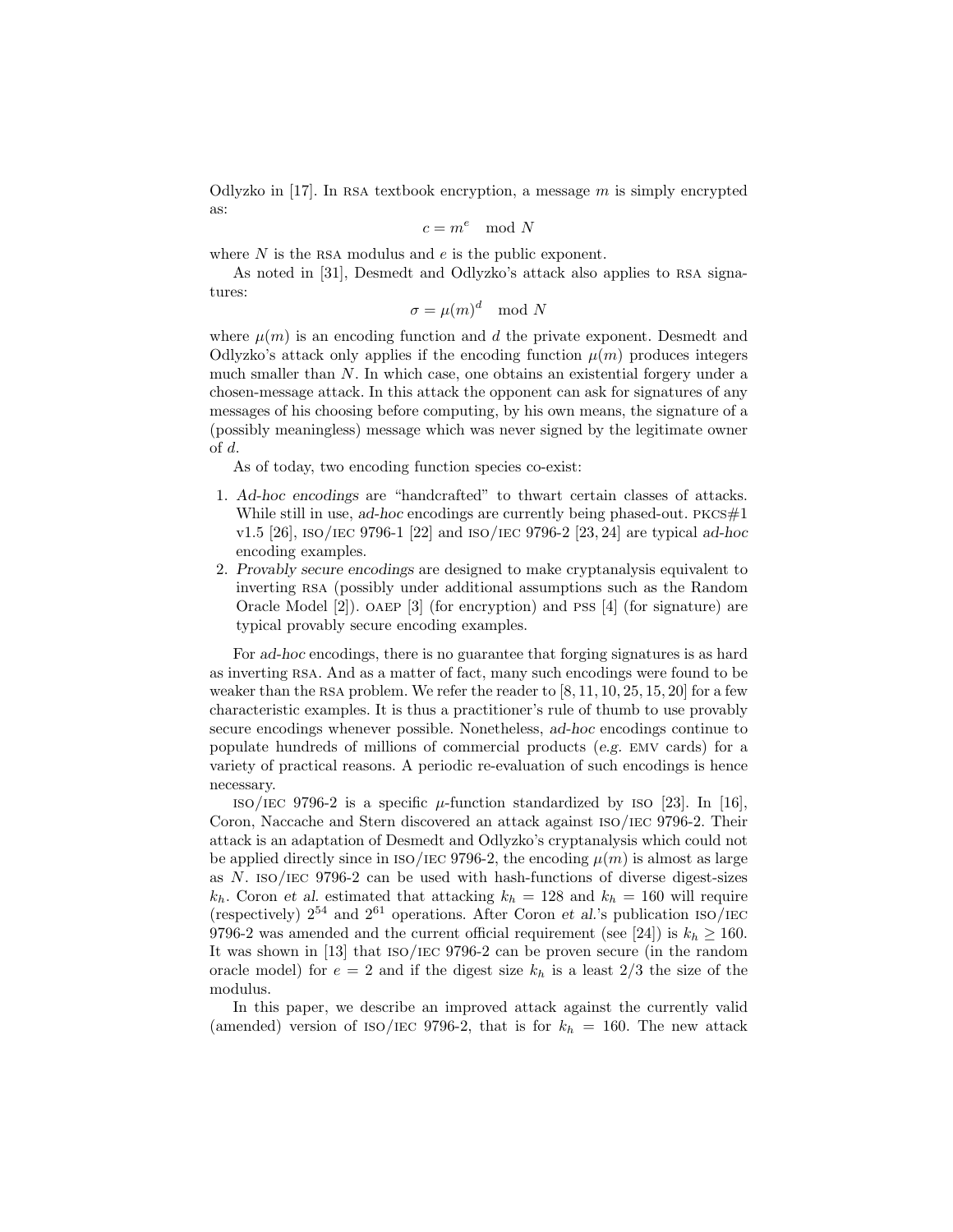applies to emv signatures as well. emv is an iso/iec 9796-2-compliant format with extra redundancy. The attack is a Coron *et al.* forgery with new refinements: better message choice, Bernstein's smoothness detection algorithm (instead of trial division), large prime variant and optimized exhaustive search.

Using these refinements, a forgery for iso/iec 9796-2 was computed in only two days, using a few dozens of servers on the Amazon ec2 grid, for a total cost of us\$800. The forgery was implemented for  $e = 2$  but attacking odd exponents will not take longer. We estimate that under similar conditions an EMV signature forgery would cost us\$45,000. Note that all costs are per modulus. After computing a first forgery for a given  $N$ , additional forgeries come at a negligible cost.

## 2 The iso/iec 9796-2 Standard

iso/iec 9796-2 is an encoding standard allowing partial or total message recovery [23, 24]. Here we consider only partial message recovery. As we have already mentioned, ISO/IEC 9796-2 can be used with hash-functions  $HASH(m)$  of diverse digest-sizes  $k_h$ . For the sake of simplicity we assume that  $k_h$ , the size of m and the size of N (denoted k) are all multiples of 8; this is also the case in the EMV specifications.

The ISO/IEC 9796-2 encoding function is:

$$
\mu(m) = 6A_{16}||m[1]||\text{HASH}(m)||BC_{16}
$$

where the message  $m = m[1] \parallel m[2]$  is split in two:  $m[1]$  consists of the  $k - k<sub>h</sub> - 16$ leftmost bits of m and  $m[2]$  represents all the remaining bits of m. The size of  $\mu(m)$  is therefore always  $k-1$  bits.

The original version of the standard recommended  $128 \leq k_h \leq 160$  for partial message recovery (see [23],  $\S5$ , note 4). The new version of  $\text{ISO}/\text{IEC}$  9796-2 [24] requires  $k_h \ge 160$ . The EMV specifications also use  $k_h = 160$ .

## 3 Desmedt-Odlyzko's Attack

In Desmedt and Odlyzko's attack [31] (existential forgery under a chosen-message attack), the forger asks for the signature of messages of his choice before computing, by his own means, the signature of a (possibly meaningless) message that was never signed by the legitimate owner of  $d$ . In the case of Rabin-Williams signatures (see the full version of the paper [12]), it may even happen that the attacker factors N; i.e. a total break.

The attack only applies if  $\mu(m)$  is much smaller than N and works as follows:

- 1. Select a bound B and let  $\mathfrak{P} = \{p_1, \ldots, p_\ell\}$  be the list of all primes smaller than B.
- 2. Find at least  $\ell+1$  messages  $m_i$  such that each  $\mu(m_i)$  is a product of primes in P.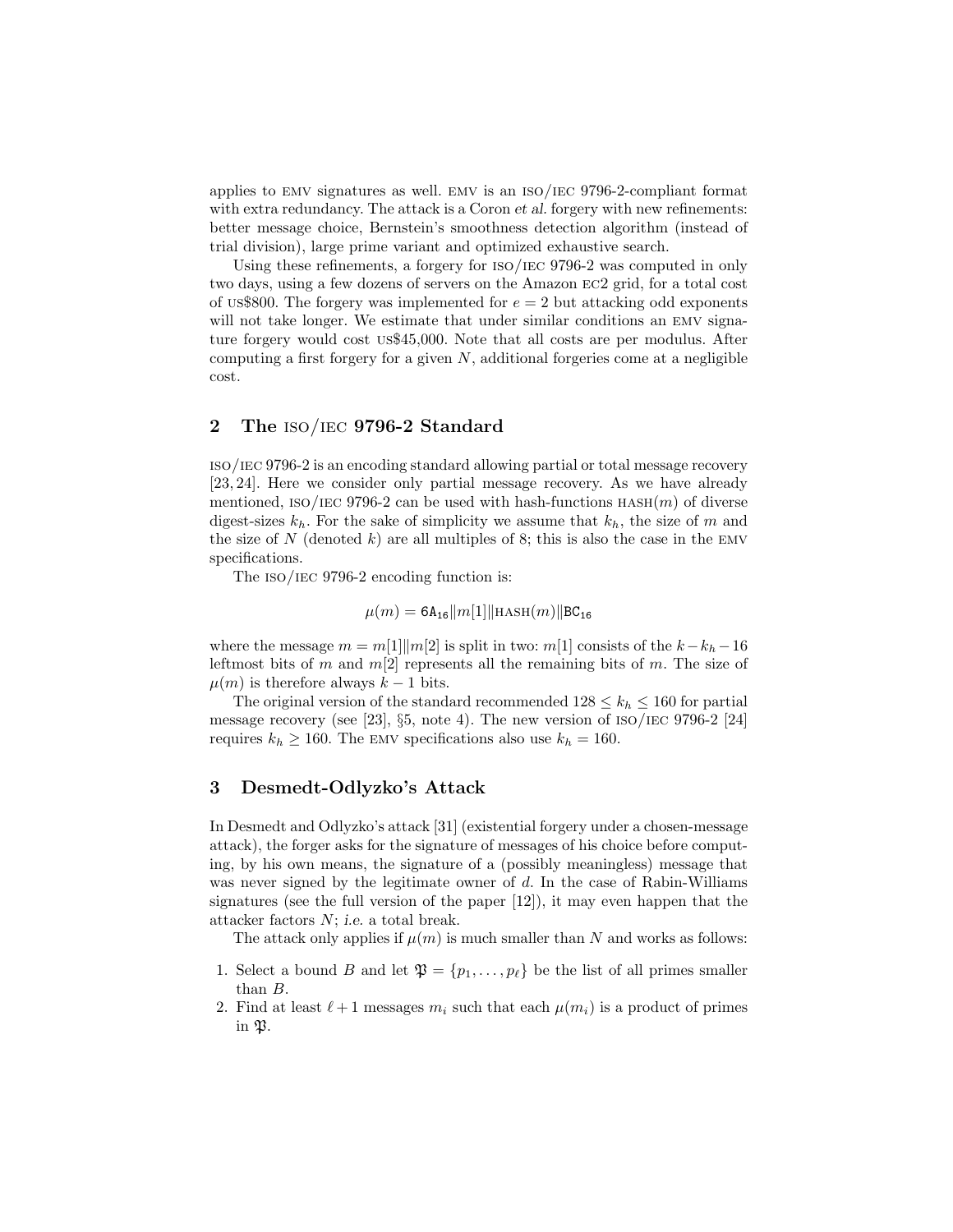- 3. Express one  $\mu(m_i)$  as a multiplicative combination of the other  $\mu(m_i)$ , by solving a linear system given by the exponent vectors of the  $\mu(m_i)$  with respect to the primes in  $\mathfrak{P}.$
- 4. Ask for the signatures of the  $m_i$  for  $i \neq j$  and forge the signature of  $m_j$ .

In the following we assume that e is prime; this includes  $e = 2$ . We let  $\tau$  be the number of messages  $m_i$  obtained at step 2. We say that an integer is B-smooth if all its prime factors are smaller than B. The integers  $\mu(m_i)$  obtained at step 2 are therefore *B*-smooth and we can write for all messages  $m_i$ ,  $1 \le i \le \tau$ :

$$
\mu(m_i) = \prod_{j=1}^{\ell} p_j^{v_{i,j}} \tag{1}
$$

To each  $\mu(m_i)$  we associate the  $\ell$ -dimensional vector of the exponents modulo e:

$$
\boldsymbol{V}_i = (v_{i,1} \bmod e, \dots, v_{i,\ell} \bmod e)
$$

Since  $e$  is prime, the set of all  $\ell$ -dimensional vectors modulo  $e$  forms a linear space of dimension  $\ell$ . Therefore, if  $\tau \geq \ell + 1$ , one can express one vector, say  $V_{\tau}$ , as a linear combination of the others modulo e, using Gaussian elimination, which gives for all  $1 \leq j \leq \ell$ :

$$
\boldsymbol{V}_{\tau} = \boldsymbol{\varGamma} \cdot \boldsymbol{e} + \sum_{i=1}^{\tau-1} \beta_i \boldsymbol{V}_i
$$

for some  $\boldsymbol{\Gamma} = (\gamma_1, \ldots, \gamma_\ell) \in \mathbb{Z}^\ell$ . That is,

$$
v_{\tau,j} = \gamma_j \cdot e + \sum_{i=1}^{\tau-1} \beta_i \cdot v_{i,j}
$$

Then using  $(1)$ , one obtains :

$$
\mu(m_{\tau}) = \prod_{j=1}^{\ell} p_j^{v_{\tau,j}} = \prod_{j=1}^{\ell} p_j^{\gamma_j \cdot e + \sum_{i=1}^{\tau-1} \beta_i \cdot v_{i,j}} = \left( \prod_{j=1}^{\ell} p_j^{\gamma_j} \right)^{e} \cdot \prod_{j=1}^{\ell} \prod_{i=1}^{\tau-1} p_j^{v_{i,j} \cdot \beta_i}
$$

$$
\mu(m_{\tau}) = \left( \prod_{j=1}^{\ell} p_j^{\gamma_j} \right)^{e} \cdot \prod_{i=1}^{\tau-1} \left( \prod_{j=1}^{\ell} p_j^{v_{i,j}} \right)^{\beta_i} = \left( \prod_{j=1}^{\ell} p_j^{\gamma_j} \right)^{e} \cdot \prod_{i=1}^{\tau-1} \mu(m_i)^{\beta_i}
$$

That is:

$$
\mu(m_{\tau}) = \delta^e \cdot \prod_{i=1}^{\tau-1} \mu(m_i)^{\beta_i}, \text{ where we denote: } \delta = \prod_{j=1}^{\ell} p_j^{\gamma_j} \tag{2}
$$

Therefore, we see that  $\mu(m_\tau)$  can be written as a multiplicative combination of the other  $\mu(m_i)$ . For RSA signatures, the attacker will ask for the signatures of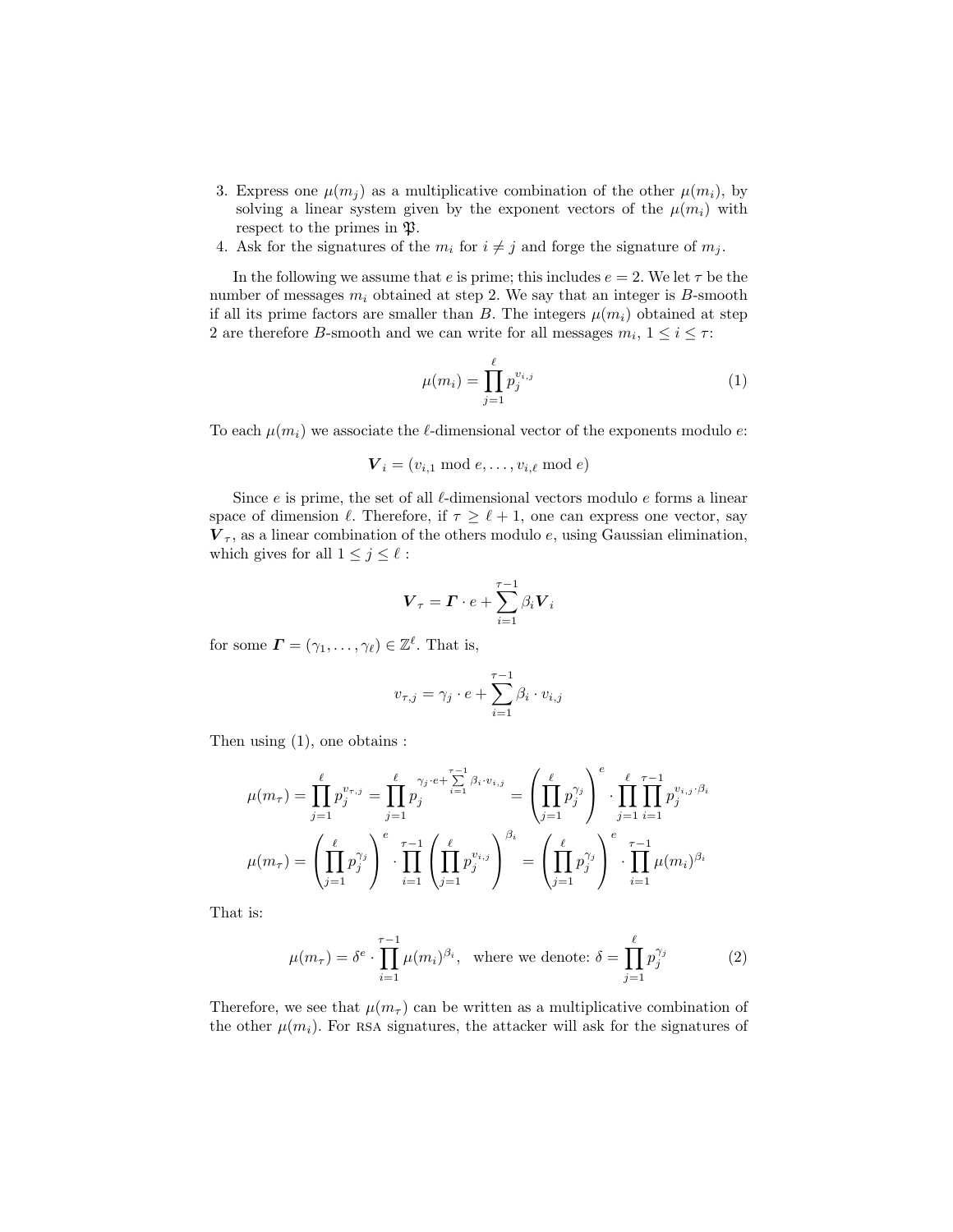$m_1, \ldots, m_{\tau-1}$  and forge the signature of  $m_{\tau}$  using the relation:

$$
\sigma_{\tau} = \mu(m_{\tau})^d = \delta \cdot \prod_{i=1}^{\tau-1} (\mu(m_i)^d)^{\beta_i} = \delta \cdot \prod_{i=1}^{\tau-1} \sigma_i^{\beta_i} \mod N
$$

In the full version of the paper [12] we describe the corresponding forgery for Rabin-Williams signatures, where, in some cases, the attacker may even factor N.

The attack's complexity depends on  $\ell$  and on the probability that the integers  $\mu(m_i)$  are B-smooth. The reader is referred to the full version of the paper [12] for a complexity analysis (see also [14]). In practice, the attack is feasible only if the  $\mu(m_i)$  are relatively small (e.g. less than 200 bits).

### 4 Coron-Naccache-Stern's Attack

In ISO/IEC 9796-2, the encoding function's output  $\mu(m)$  is as long as N. This thwarts Desmedt and Odlyzko's attack. Coron-Naccache-Stern's workaround [16] consisted in generating messages  $m_i$  such that a linear combination  $t_i$  of  $\mu(m_i)$ and  $N$  is much smaller than  $N$ . Then, the attack can be applied to the integers  $t_i$  instead of  $\mu(m_i)$ .

More precisely, Coron et al. observed that it is sufficient to find a constant  $a$ and messages  $m_i$  such that:

$$
t_i = a \cdot \mu(m_i) \mod N
$$

is small, instead of requiring that  $\mu(m_i)$  is small. Namely, the factor a can be easily dealt with by regarding  $a^{-1}$  mod N as an "additional factor" in  $\mu(m_i)$ ; to that end we only need to add one more column in the matrix considered in Section 3. In their attack Coron *et al.* used  $a = 2^8$ .

Obtaining a small  $a \cdot \mu(m)$  mod N is done in [16] as follows. From the definition of iso/iec 9796-2:

$$
\mu(m) = 6A_{16} \qquad || m[1] \qquad || \text{ HASH}(m) \qquad || \text{ BC}_{16} = 6A_{16} \cdot 2^{k-8} + m[1] \cdot 2^{k_h+8} + \text{HASH}(m) \cdot 2^8 + \text{BC}_{16}
$$

Euclidean division by N provides b and  $0 \le r < N < 2<sup>k</sup>$  such that:

$$
(6A_{16}+1)\cdot 2^k = b\cdot N + r
$$

Denoting  $N' = b \cdot N$  one can write:

$$
N' = 6A_{16} \cdot 2^{k} + (2^{k} - r)
$$
  
= 6A\_{16} || N'[1]|| N'[0]

where  $N'$  is  $k + 7$  bits long and  $N'[1]$  is  $k - k_h - 16$  bits long.

Consider the linear combination:

$$
t = b \cdot N - a \cdot \mu(m)
$$
  
= N' - 2<sup>8</sup> \cdot \mu(m)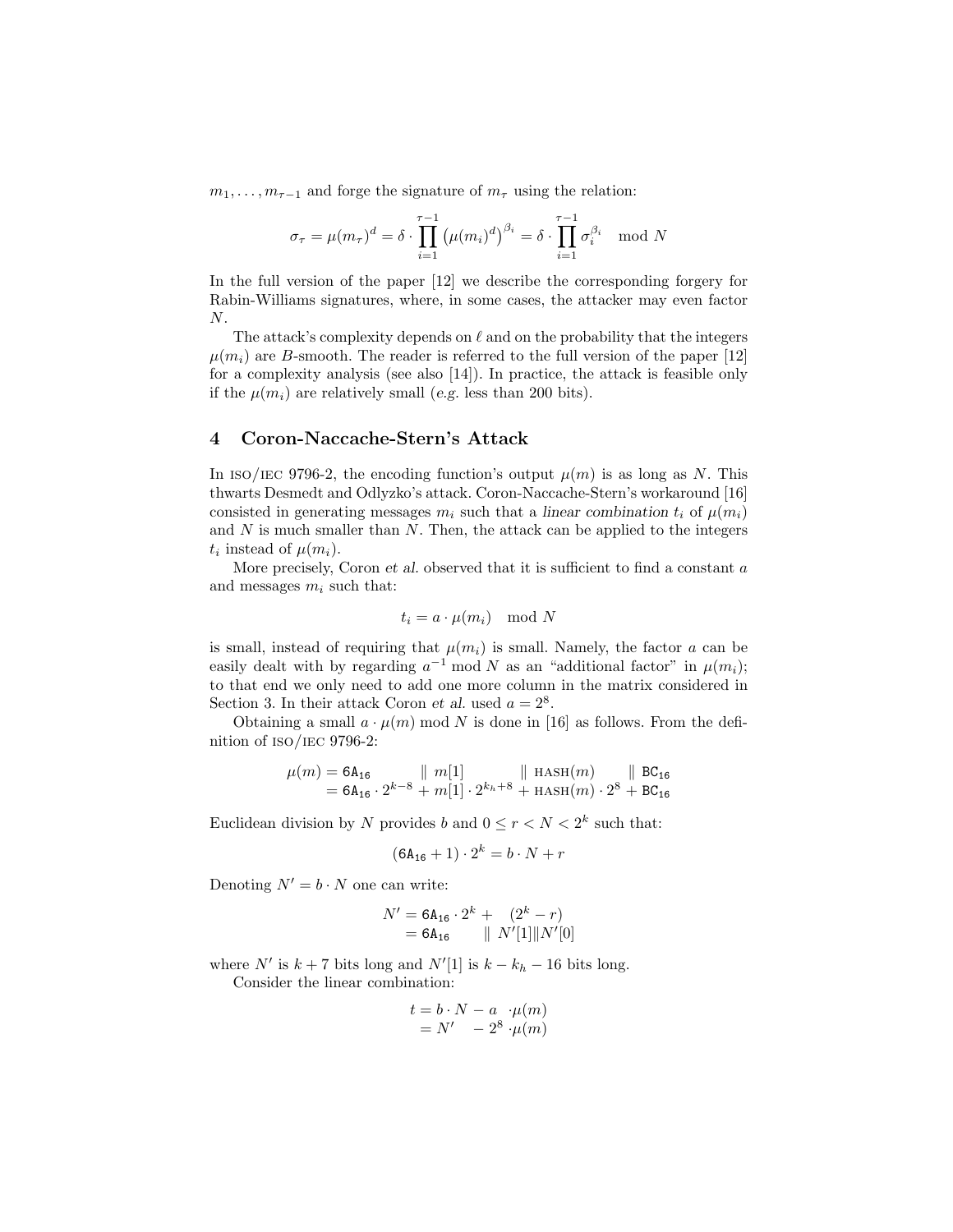By setting  $m[1] = N'[1]$  we get:

$$
t = 6A_{16} \| N'[1] \| N'[0]
$$
  
\n
$$
- 6A_{16} \| m[1] \| HASH(m) \| BCOO_{16}
$$
  
\n
$$
= 6A_{16} \| N'[1] \| N'[0]
$$
  
\n
$$
- 6A_{16} \| N'[1] \| HASH(m) \| BCOO_{16}
$$
  
\n
$$
= N'[0] - (HASH(m) \| BCOO_{16}) < 2^{k_h + 16}
$$

For  $k_h = 160$ , the integer t is therefore at most 176-bits long.

The forger can thus modify  $m[2]$  (and therefore HASH $(m)$ ), until he gets a set of messages whose t-values are B-smooth and express one such  $\mu(m_{\tau})$  as a multiplicative combination of the others. As per the analysis in [16], attacking the instances  $k_h = 128$  and  $k_h = 160$  requires (respectively)  $2^{54}$  and  $2^{61}$  operations.

# 5 The New Attack's Building-Blocks

We improve the above complexities by using four new ideas: we accelerate Desmedt-Odlyzko's process using Bernstein's smoothness detection algorithm [6], instead of trial division; we also use the large prime variant [1]; moreover, we modify Coron et al.'s attack by selecting better messages and by optimizing exhaustive search to equilibrate complexities. In this section we present these new building-blocks.

#### 5.1 Bernstein's Smoothness Detection Algorithm

Bernstein [6] describes the following algorithm for finding smooth integers.

**Algorithm:** Given prime numbers  $p_1, \ldots, p_\ell$  in increasing order and positive integers  $t_1, \ldots, t_n$ , output the  $p_\ell$ -smooth part of each  $t_k$ :

- 1. Compute  $z \leftarrow p_1 \times \cdots \times p_\ell$  using a product tree.
- 2. Compute  $z_1 \leftarrow z \mod t_1, \ldots, z_n \leftarrow z \mod t_n$  using a remainder tree.
- 3. For each  $k \in \{1, \ldots, n\}$ : Compute  $y_k \leftarrow (z_k)^{2^e} \text{ mod } t_k$  by repeated squaring, where e is the smallest non-negative integer such that  $2^{2^e} \geq t_k$ .
- 4. For each  $k \in \{1, \ldots, n\}$ : output  $gcd(t_k, y_k)$ .

We refer the reader to [5] for a description of the product and remainder trees.

**Theorem 1 (Bernstein).** The algorithm computes the  $p_f$ -smooth part of each integer  $t_k$ , in  $\mathcal{O}(b \log^2 b \log \log b)$  time, where b is the number of input bits.

In other words, given a list of  $n_t$  integers  $t_i < 2^a$  and the list of the first  $\ell$ primes, the algorithm will detect the B-smooth  $t_i$ 's, where  $B = p_\ell$ , in complexity:

$$
\mathcal{O}(b \cdot \log^2 b \cdot \log \log b)
$$

where  $b = n_t \cdot a + \ell \cdot \log_2 \ell$  is the total number of input bits.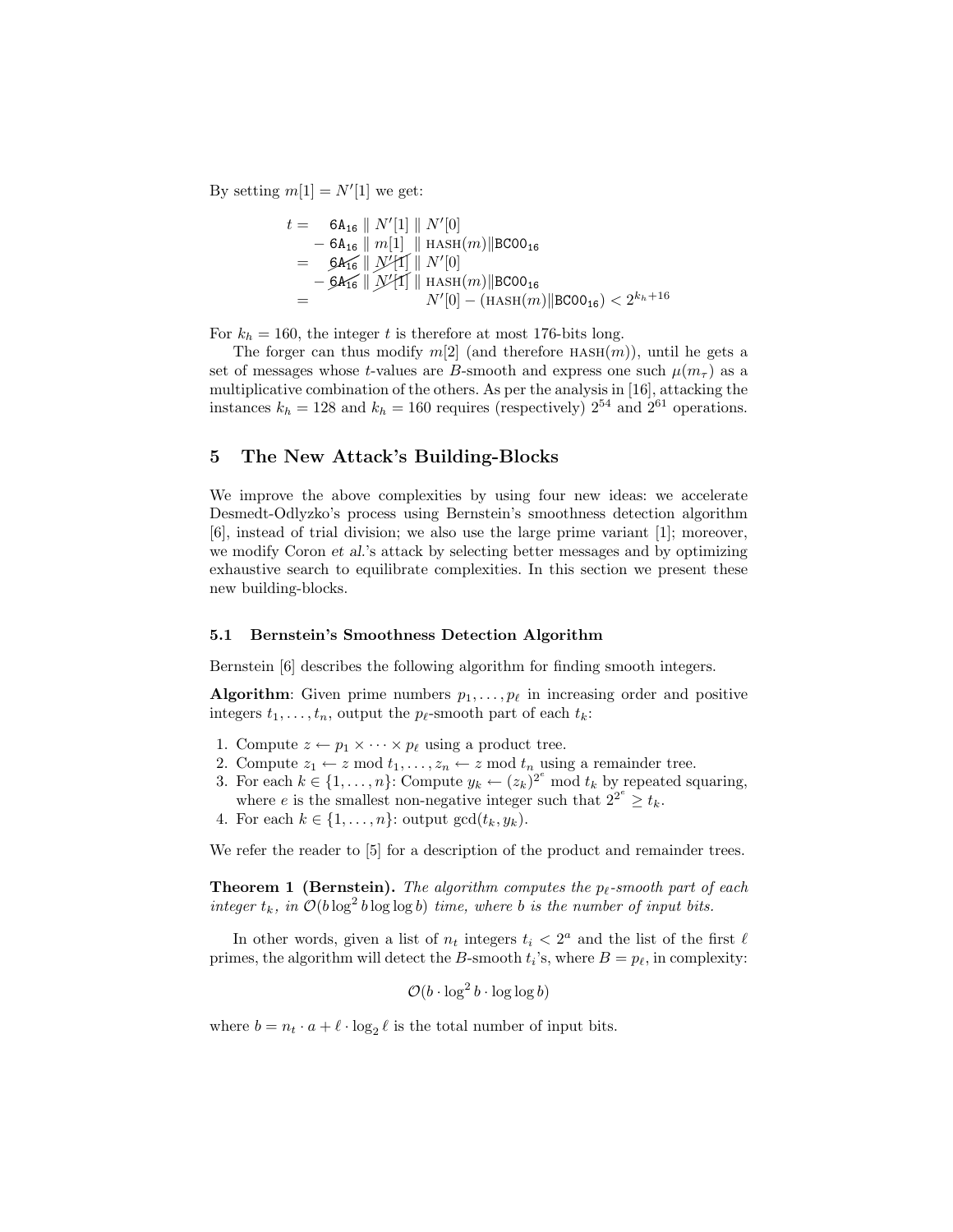When  $n_t$  is very large, it becomes more efficient to run the algorithm k times, on batches of  $n'_t = n_t/k$  integers. We explain in the full version of the paper [12] how to select the optimal  $n'_t$ , and derive the corresponding running time.

Bernstein recommends a number of speed-up ideas of which we used a few. In our experiments we used the scaled remainder tree [7], which replaces most division steps in the remainder tree by multiplications. This algorithm is fastest when FFT multiplications are done modulo numbers of the form  $2^{\alpha} - 1$ : we used this Mersenne FFT multiplication as well, as implemented in Gaudry, Kruppa and Zimmermann's GMP patch [19]. Other optimizations included computing the product z only once, and treating the prime 2 separately.

Bernstein's algorithm was actually the main source of the attack's improvement. It proved  $\simeq 1000$  faster than the trial division used in [16].

### 5.2 The Large Prime Variant

An integer is semi-smooth with respect to  $y$  and  $z$  if its greatest prime factor is  $\leq y$  and all other factors are  $\leq z$ . Bach and Peralta [1] define the function  $\sigma(u, v)$ , which plays for semi-smoothness the role played by Dickman's  $\rho$  function for smoothness (see the full version of the paper [12]):  $\sigma(u, v)$  is the asymptotic probability that an integer *n* is semi-smooth with respect to  $n^{1/v}$  and  $n^{1/u}$ .

After an integer  $t_i$  has had all its factors smaller than  $B$  stripped-off, if the remaining factor  $\omega$  is lesser than  $B^2$  then  $\omega$  must be prime. This is very easy to detect using Bernstein's algorithm. As Bernstein computes the B-smooth part  $z_i$  of each  $t_i$ , it only remains to check whether  $t_i/z_i$  is small enough. In most cases it isn't even necessary to perform the actual division since comparing the sizes of  $t_i$  and  $z_i$  suffices to rule out most non-semi-smooth numbers.

Hence, one can use a second bound  $B_2$  such that  $B < B_2 < B^2$  and keep the  $t_i$ 's whose remaining factor  $\omega$  is  $\leq B_2$ , hoping to find a second  $t_i$  with the same remaining factor  $\omega$  to divide  $\omega$  out. We refer the reader to the full version of the paper [12] for a detailed analysis of the large prime variant in our context.

### 5.3 Constructing Smaller  $a \cdot \mu(m) - b \cdot N$  Candidates

In this paragraph we show how to construct smaller  $t_i = a \cdot \mu(m_i) - b \cdot N$  values for ISO/IEC 9796-2. Smaller  $t_i$ -values increase smoothness probability and hence accelerate the forgery process.

We write:

$$
\mu(x, h) = 6\mathsf{A}_{16} \cdot 2^{k-8} + x \cdot 2^{k_h + 8} + h \cdot 2^8 + \text{BC}_{16}
$$

where  $x = m[1]$  and  $h =$  HASH $(m)$ , with  $0 < x < 2^{k-k_h-16}$ .

We first determine  $a, b > 0$  such that the following two conditions hold:

$$
0 < b \cdot N - a \cdot \mu(0,0) < a \cdot 2^{k-8} \tag{3}
$$

$$
b \cdot N - a \cdot \mu(0,0) = 0 \mod 2^8 \tag{4}
$$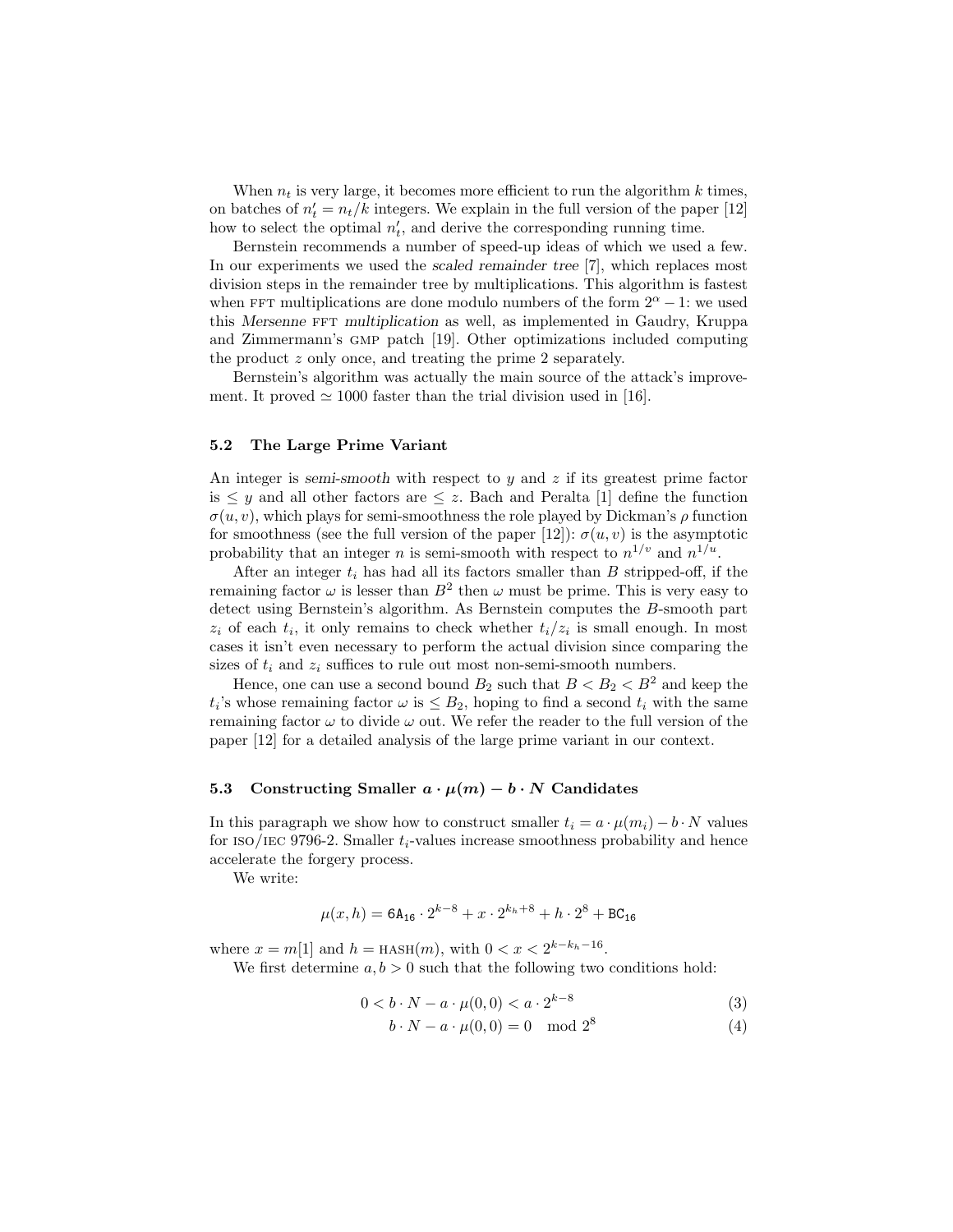and  $a$  is of minimal size. Then by Euclidean division we compute  $x$  and  $r$  such that:

$$
b \cdot N - a \cdot \mu(0,0) = (a \cdot 2^{k_h + 8}) \cdot x + r
$$

where  $0 \leq r < a \cdot 2^{k_h+8}$  and using (3) we have  $0 \leq x < 2^{k-k_h-16}$  as required. This gives:

$$
b \cdot N - a \cdot \mu(x, 0) = b \cdot N - a \cdot \mu(0, 0) - a \cdot x \cdot 2^{k_h + 8} = r
$$

Moreover as per (4) we must have  $r = 0 \mod 2^8$ ; denoting  $r' = r/2^8$  we obtain:

$$
b \cdot N - a \cdot \mu(x, h) = r - a \cdot h \cdot 2^{8} = 2^{8} \cdot (r' - a \cdot h)
$$

where  $0 \le r' < a \cdot 2^{k_h}$ . We then look for smooth values of  $r' - a \cdot h$ , whose size is at most  $k_h$  plus the size of a.

If  $\alpha$  and  $\beta$  are both 8-bit integers, this gives 16 bits of freedom to satisfy both conditions (3) and (4); heuristically each of the two conditions is satisfied with probability  $\simeq 2^{-8}$ ; therefore, we can expect to find such an  $\{a, b\}$  pair. For example, for the RSA-2048 challenge, we found  $\{a, b\}$  to be  $\{625, 332\}$ ; therefore, for RSA-2048 and  $k_h = 160$ , the integer to be smooth is 170-bits long (instead of 176-bits in Coron et al.'s original attack). This decreases further the attack's complexity.

# 6 Attacking  $ISO/IEC$  9796-2

We combined all the building-blocks listed in the previous section to compute an actual forgery for iso/iec 9796-2, with the rsa-2048 challenge modulus. The implementation replaced Coron et al.'s trial division by Bernstein's algorithm, replaced Coron et al.'s  $a \cdot \mu(m) - b \cdot N$  values by the shorter  $t_i$ 's introduced in paragraph 5.3 and took advantage of the large prime variant. Additional speedup was obtained by exhaustive searching for particular digest values. Code was written in C++ and run on 19 Linux-based machines on the Amazon EC2 grid. The final linear algebra step was performed on a single pc.

#### 6.1 The Amazon Grid

Amazon.com Inc. offers virtualized computer instances for rent on a pay by the hour basis, which we found convenient to run our computations. Various models are available, of which the best-suited for cpu-intensive tasks, as we write these lines, features 8 Intel Xeon 64-bit cores clocked at 2.4ghz supporting the Core2 instruction set and offering 7GB RAM and 1.5TB disk space. Renting such a capacity costs us\$0.80 per hour (plus tax). One can run up to 20 such instances in parallel, and possibly more subject to approval by Amazon (20 were enough for our purpose so we didn't apply for more).

When an instance on the grid is launched, it starts up from a disk image containing a customizable UNIX operating system. In the experiment, we ran a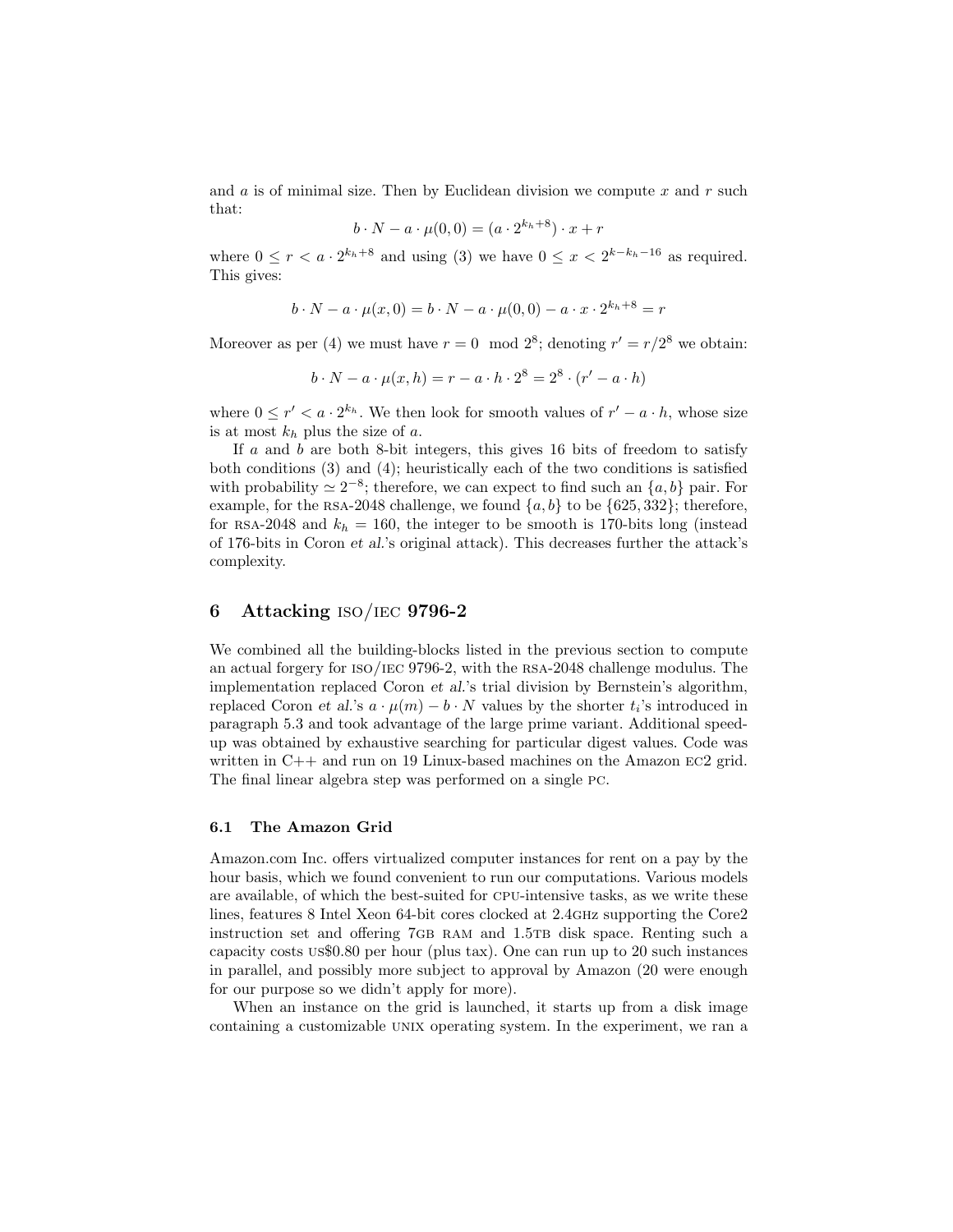first instance using the basic Fedora installation provided by default, installed necessary tools and libraries, compiled our own programs and made a disk image containing our code, to launch subsequent instances with. When an instance terminates, its disk space is freed, making it necessary to save results to some permanent storage means. We simply rsync'ed results to a machine of ours. Note that Amazon also charges for network bandwidth but data transmission costs were negligible in our case.

All in all, we used about 1,100 instance running hours (including setup and tweaks) during a little more than two days. While we found the service to be rather reliable, one instance failed halfway through the computation, and its intermediate results were lost.

### 6.2 The Experiment: Outline, Details and Results

The attack can be broken down into the following elementary steps, which we shall review in turn:

- 1. Determining the constants  $a, b, x, \mu(x, 0)$  for the RSA-2048 challenge modulus  $N$ .
- 2. Computing the product of the first  $\ell$  primes, for a suitable choice of  $\ell$ .
- 3. Computing the integers  $t_i = bN a\mu(m_i)$ , and hence the SHA-1 digests, for sufficiently many messages  $m_i$ .
- 4. Finding the smooth and semi-smooth integers amongst the  $t_i$ 's.
- 5. Factoring the smooth integers, as well as the colliding pairs of semi-smooth integers, obtaining the sparse, singular matrix of exponents, with  $\ell$  rows and more than  $\ell$  columns.
- 6. Reducing this matrix modulo  $e = 2$ , with possible changes in the first row (corresponding to the prime 2) depending on the Jacobi symbols  $(2|t_i)$  and  $(2|a)$ .
- 7. Finding nontrivial vectors in the kernel of this reduced matrix and inferring a forgery.

Steps 2–4 were executed on the Amazon ec2 grid, whereas all other steps were run on one offline pc. Steps 3–4, and to a much lesser extent step 7, were the only steps that claimed a significant amount of cpu time.

Determining the constants. The attack's complexity doesn't depend on the choice of N. Since N has to be congruent to 5 mod 8 for Rabin-Williams signatures, we used the rsa-2048 challenge. The resulting constants were computed in sage [35]. We found the smallest  $\{a, b\}$  pair to be  $\{625, 332\}$ , and the  $\mu(x, 0)$ value given in the full version of the paper [12]. The integers  $t_i = bN - a\mu(x, h_i)$ are thus at most 170-bits long.

**Product of the first primes.** The optimal choice of  $\ell$  for 170 bits is about  $2^{21}$ . Since the Amazon instances are memory-constrained (less than 1GB of RAM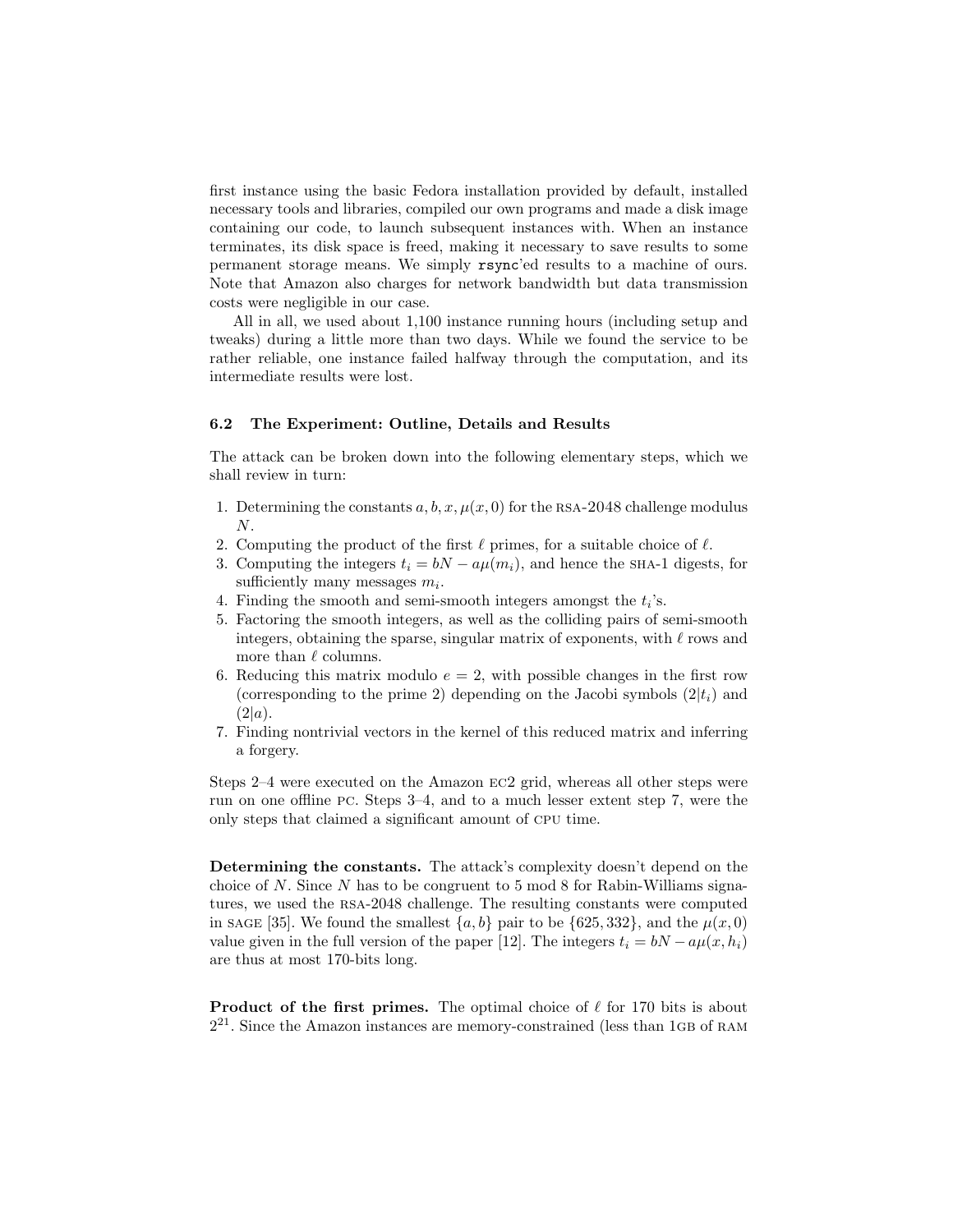per core), we preferred to use  $\ell = 2^{20}$ . This choice had the additional advantage of making the final linear algebra step faster, which is convenient since this step was run on a single off-line pc. Computing the product of primes itself was done once and for all in a matter of seconds using mpir.

**Hashing.** Since the attack's smoothness detection part works on batches of  $t_i$ 's (in our cases, we chose batches of  $2^{19}$  integers), we had to compute digests of messages  $m_i$  in batches as well. The messages themselves are 2048-bit long, *i.e.* as long as  $N$ , and comply with the structure indicated in the full version of the paper [12]: a constant 246-byte prefix followed by a 10-byte seed. The first two bytes identify a family of messages examined on a single core of one Amazon instance, and the remaining eight bytes are explored by increments of 1 starting from 0.

Messages were hashed using Openssl's sha-1 implementation. For each message, we only need to compute one SHA-1 block, since the first three 64-byte blocks are fixed. This computation is relatively fast compared to Bernstein's algorithm, so we have a bit of leeway for exhaustive search. We can compute a large number of digests, keeping the ones likely to give rise to a smooth  $t_i$ . We did this by selecting digests for which the resulting  $t_i$  would have many zeroes as leading and trailing bits.

More precisely, we looked for a particular bit pattern at the beginning and at the end of each digest  $h_i$ , such that finding n matching bits results in n null bits at the beginning and at the end of  $t_i$ . The probability of finding n matching bits when we add the number of matches at the beginning and at the end is  $(1+n/2) \cdot 2^{-n}$ , so we expect to compute  $2^{n}/(1+n/2)$  digests per selected message. We found  $n = 8$  to be optimal: on average, we need circa 50 digests to find a match, and the resulting  $t_i$  is at most  $170-8 = 162$  bit long (once powers of 2 are factored out).

Note that faster (e.g. hardware-enhanced) ways to obtain digests can significantly reduce the attack's complexity (*cf.* the full version of the paper  $[12]$ ). We considered for example an FPGA-based solution called COPACOBANA [32], which could in principle perform a larger amount of exhaustive search, and accelerate the attack dramatically. It turned out that our attack was fast enough, hence pursuing the hardware-assisted search idea further proved unnecessary, but a practical attack on emv (cf. section 8) could certainly benefit from hardware acceleration.

Finding smooth and semi-smooth integers Once a batch of  $2^{19}$  appropriate  $t_i$ 's is generated, we factor out powers of 2, and feed the resulting odd numbers into our C++ implementation of Bernstein's algorithm. This implementation uses the MPIR multi-precision arithmetic library  $[21]$ , which we chose over vanilla gmp because of a number of speed improvements, including J.W. Martin's patch for the Core2 architecture. We further applied Gaudry, Kruppa and Zimmermann's FFT patch, mainly for their implementation of Mersenne FFT multiplication, which is useful in the scaled remainder tree [7].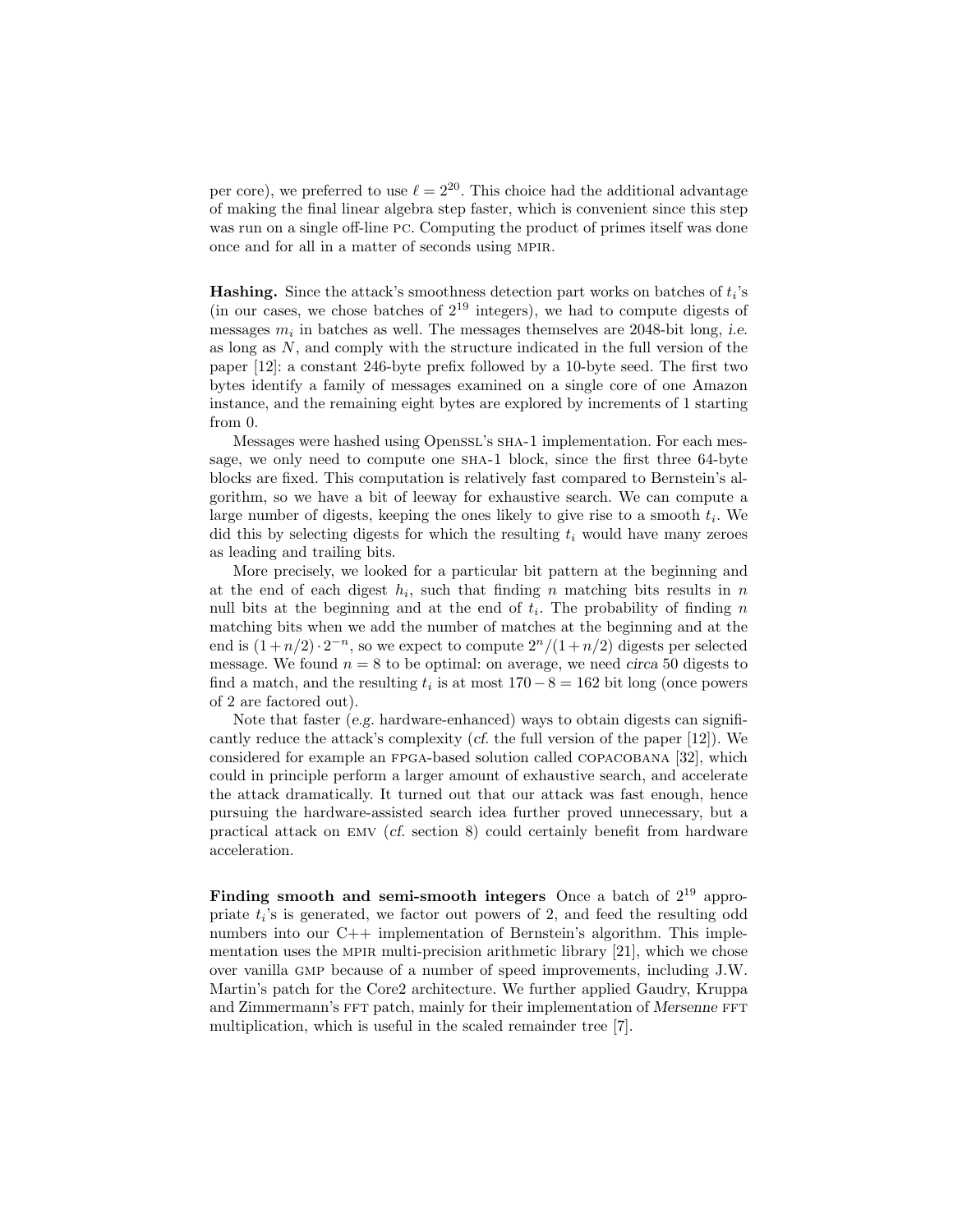We looked for *B*-smooth as well as for  $(B, B_2)$ -semi-smooth  $t_i$ 's, where  $B =$ 16,290,047 is the 2<sup>20</sup>-th prime, and  $B_2 = 2^{27}$ . Each batch took  $\simeq 40$  seconds to generate and to process, and consumed about 500mb of memory. We ran 8 such processes in parallel on each instance to take advantage of the 8 cores, and 19 instances simultaneously.

The entire experiment can be summarized as follows:



Finding the 1,050,667 columns (slightly in excess of the  $\ell = 2^{20} = 1,048,576$ required) took a little over 2 days.

Factoring and finding collisions. The output of the previous stage is a large set of text files containing the smooth and semi-smooth  $t_i$ 's together with the corresponding message numbers. Turning this data into a matrix suitable for the linear algebra stage mostly involved text manipulation in Perl to convert it to commands that could be piped into PARI/GP [33]. The resulting  $1,048,576 \times$ 1,050,667 matrix had 14,215,602 non-zero entries (13.5 per column on average, or 10<sup>−</sup><sup>5</sup> sparsity; the columns derived from the large prime variant tend to have twice as many non-zero entries, of course).

Linear algebra. We found non-zero kernel elements of the final sparse matrix over GF(2) using Coppersmith's block Wiedemann algorithm [9] implemented in w. WLSS2 [27, 30], with parameters  $m = n = 4$  and  $\kappa = 2$ . The whole computation took 16 hours on one 2.7ghz personal computer, with the first (and longest) part of the computation using 2 cores, and the final part using 4 cores.

The program discovered 124 kernel vectors with Hamming weights ranging from 337,458 to 339,641. Since columns obtained from pairs of semi-smooth numbers account for two signatures each, the number of signature queries required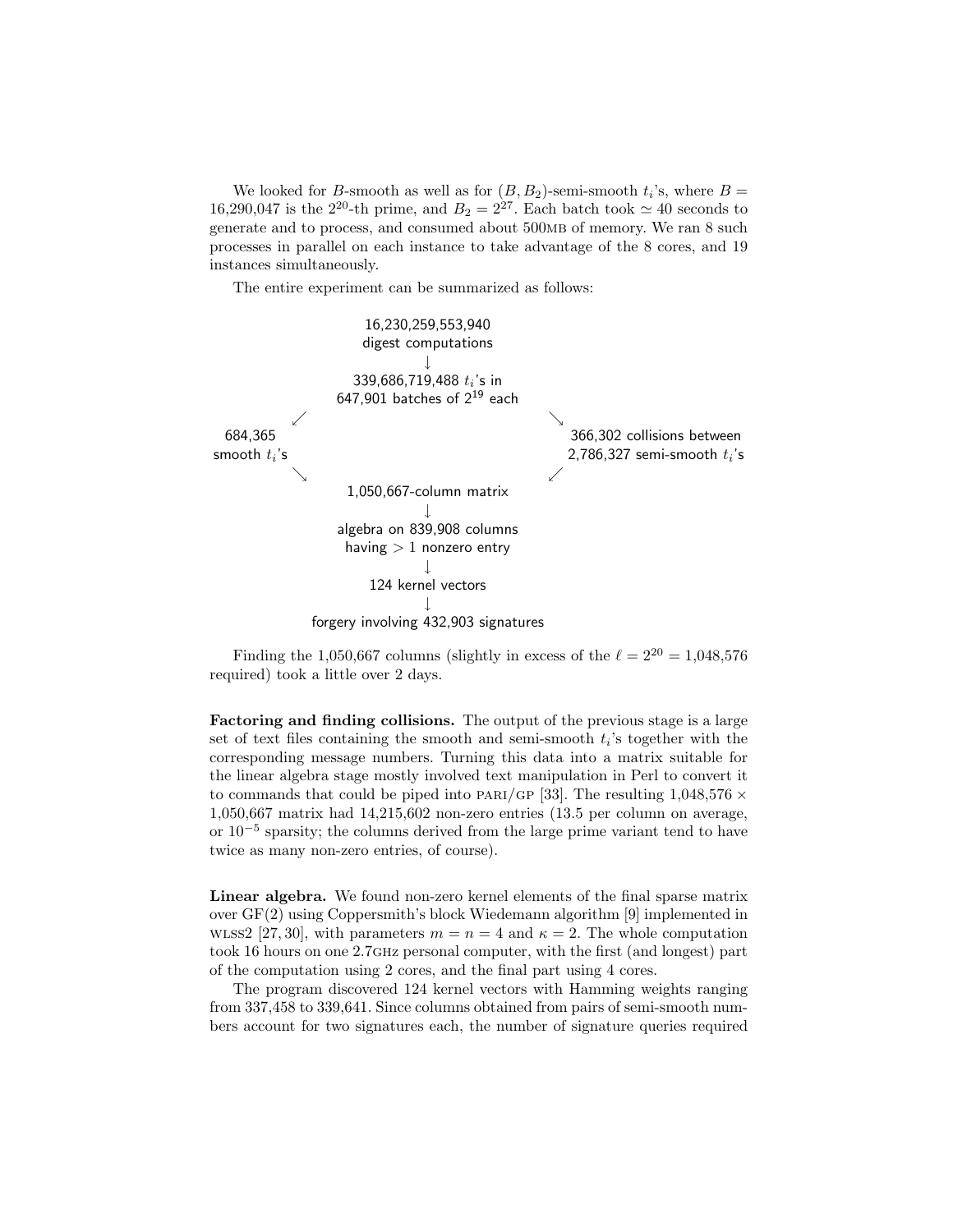to produce the 124 corresponding forgeries is slightly larger, and ranges between 432,903 and 435,859.

Being written with the quadratic sieve in mind, the block Wiedemann algorithm in WLSS2 works over  $GF(2)$ . There exist, however, other implementations for different finite fields.

Evidencing forgery. An interesting question is that of exhibiting a compact evidence of forgery. In the full version of the paper [12] we exhibit statistical evidence that a multiplicative relation between  $\text{ISO}/\text{IEC}$  9796-2 signatures, (i.e. a forgery) was indeed constructed.

Fewer signature queries. In the full version of the paper [12] we address the question of reducing the number of signature queries in the attack.

# 7 Cost Estimates

The experiment described in the previous section can be used as a benchmark to estimate the attack's cost as a function of the size of the  $t_i$ 's, denoted  $a$ ; this will be useful for analyzing the security of the EMV specifications, where  $a$  is bigger (204 bits instead of 170 bits).

| $a = \log_2 t_i$ | $\log_2 \ell$ | Estimated TotalTime | $\log_2 \tau$ | $EC2 \text{ cost (US$)}$ |
|------------------|---------------|---------------------|---------------|--------------------------|
| 64               | 11            | 15 seconds          | 20            | negligible               |
| 128              | 19            | 4 days              | 33            | 10                       |
| 160              | 21            | 6 months            | 38            | 470                      |
| 170              | 22            | $1.8$ years         | 40            | 1,620                    |
| 176              | 23            | 3.8 years           | 41            | 3,300                    |
| 204              | 25            | 95 years            | 45            | 84,000                   |
| 232              | 27            | 19 centuries        | 49            | 1,700,000                |
| 256              | 30            | 320 centuries       | 52            | 20,000,000               |

Table 1. Bernstein+Large prime variant. Estimated parameter trade-offs, running times and costs, for various  $t_i$  sizes.

Results are summarized in Table 1. We assume that the  $t_i$ 's are uniformly distributed *a*-bit integers and express costs as a function of *a*. Cost figures do not include the linear algebra step whose computational requirements are very low compared to the smoothness detection step. Another difference with our experiment is that here we do not assume any exhaustive search on the  $t_i$ 's; this is why the cost estimate for  $a = 170$  in Table 1 is about the double of the cost of our experimental iso/iec 9796-2 forgery.

Running times are given for a single 2.4ghz pc. Costs correspond to the Amazon ec2 grid, as in the previous section. Estimates show that the attack is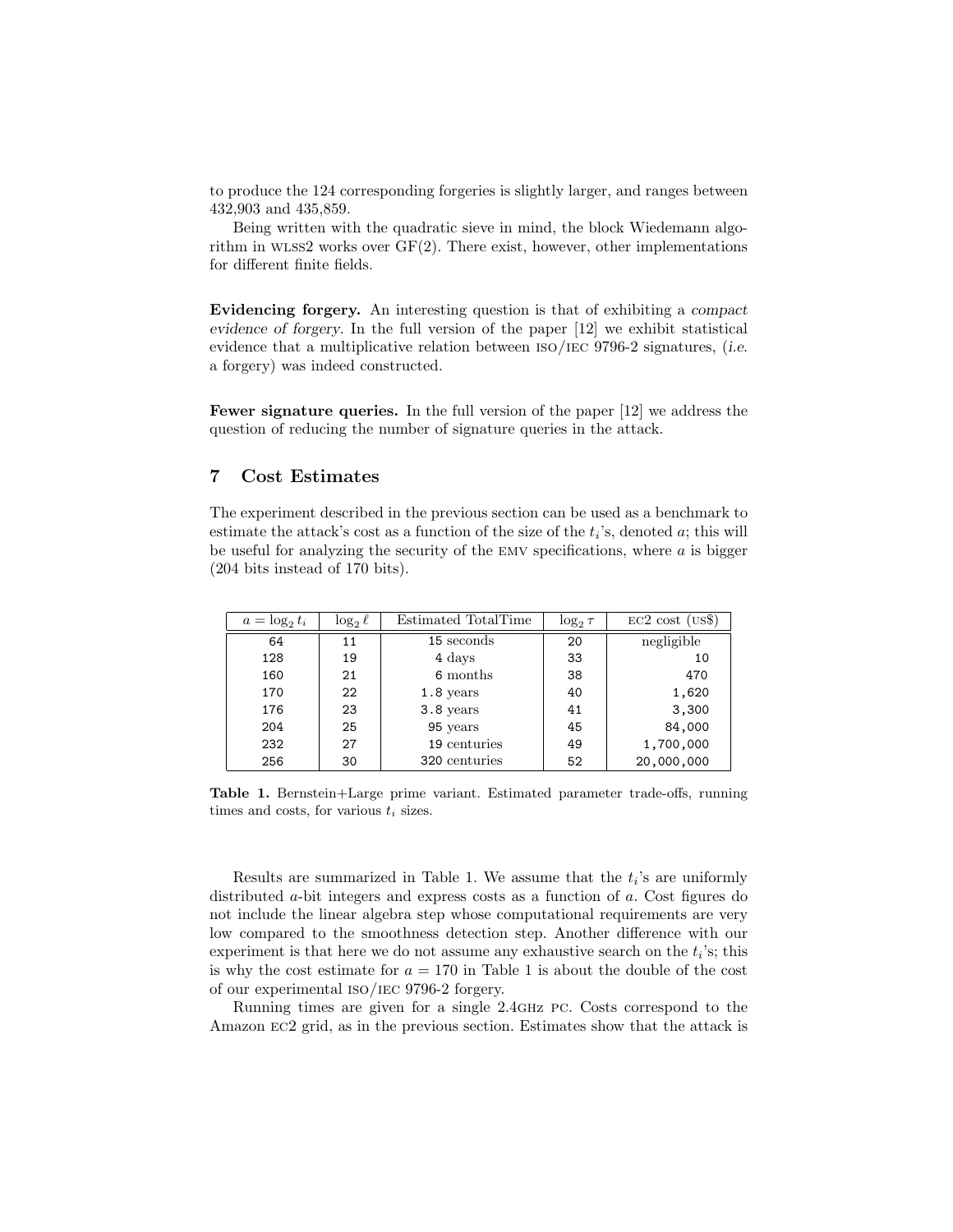feasible up to  $\simeq 200$  bits, but becomes infeasible for larger values of a. We also estimate  $\log_2 \tau$ , where  $\tau$  is the number of messages in the forgery.

# 8 Application to emv Signatures

emv is a collection of industry specifications for the inter-operation of payment cards, pos terminals and atms. The emv specifications [18] rely on iso/iec 9796- 2 signatures to certify public-keys and to authenticate data. For instance, when an Issuer provides application data to a Card, this data must be signed using the Issuer's private key  $S_i$ . The corresponding public-key  $P_i$  must be signed by a Certification Authority (CA) whose public-key is denoted  $P_{CA}$ . The signature algorithm is RSA with  $e = 3$  or  $e = 2^{16} + 1$ . The bit length of all moduli is always a multiple of 8.

emv uses special message formats; 7 different formats are used, depending on the message type. We first describe one of these formats: the Static Data Authentication, Issuer Public-key Data (SDA-IPKD), and adapt our attack to it. We then consider the other six formats.

### 8.1 emv Static Data Authentication, Issuer Public-key Data  $(SDA-IPKD)$

We refer the reader to  $\S 5.1$ , Table 2, page 41 in EMV [18]. SDA-IPKD is used by the CA to sign the issuer's public-key  $P_1$ . The message to be signed is as follows:

$$
m = 02_{16} ||X||Y||N_{I}||03_{16}
$$

where  $X$  represents 6 bytes that can be controlled by the adversary and  $Y$ represents 7 bytes that cannot be controlled.  $N_{I}$  is the Issuer's modulus to be certified. More precisely,  $X = \text{ID} \parallel$ DATE where ID is the issuer identifier (4 bytes) and DATE is the Certificate Expiration Date (2 bytes); we assume that both can be controlled by the adversary.  $Y = \text{csn} || C$  where csn is the 3-bytes Certificate Serial Number assigned by the CA and  $C$  is a constant. Finally, the modulus to be certified  $N_{\rm I}$  can also be controlled by the adversary.

With  $iso/IEC$  9796-2 encoding, this gives:

$$
\mu(m) = \texttt{6AO2}_{\texttt{16}}\|X\|Y\|N_{\texttt{I},1}\|\text{hasn}(m)\|\texttt{BC}_{\texttt{16}}
$$

where  $N_{I} = N_{I,1}||N_{I,2}$  and the size of  $N_{I,1}$  is  $k - k_h - 128$  bits. k denotes the modulus size and  $k_h = 160$  as in ISO/IEC 9796-2.

### 8.2 Attacking SDA-IPKD

To attack SDA-IPKD write:

$$
\mu(X, N_{\text{I},1}, h) = \texttt{6A02}_{\textbf{16}} \cdot 2^{k_1} + X \cdot 2^{k_2} + Y \cdot 2^{k_3} + N_{\text{I},1} \cdot 2^{k_4} + h
$$

where Y is constant and  $h =$  HASH $(m)$ |BC<sub>16</sub>. We have: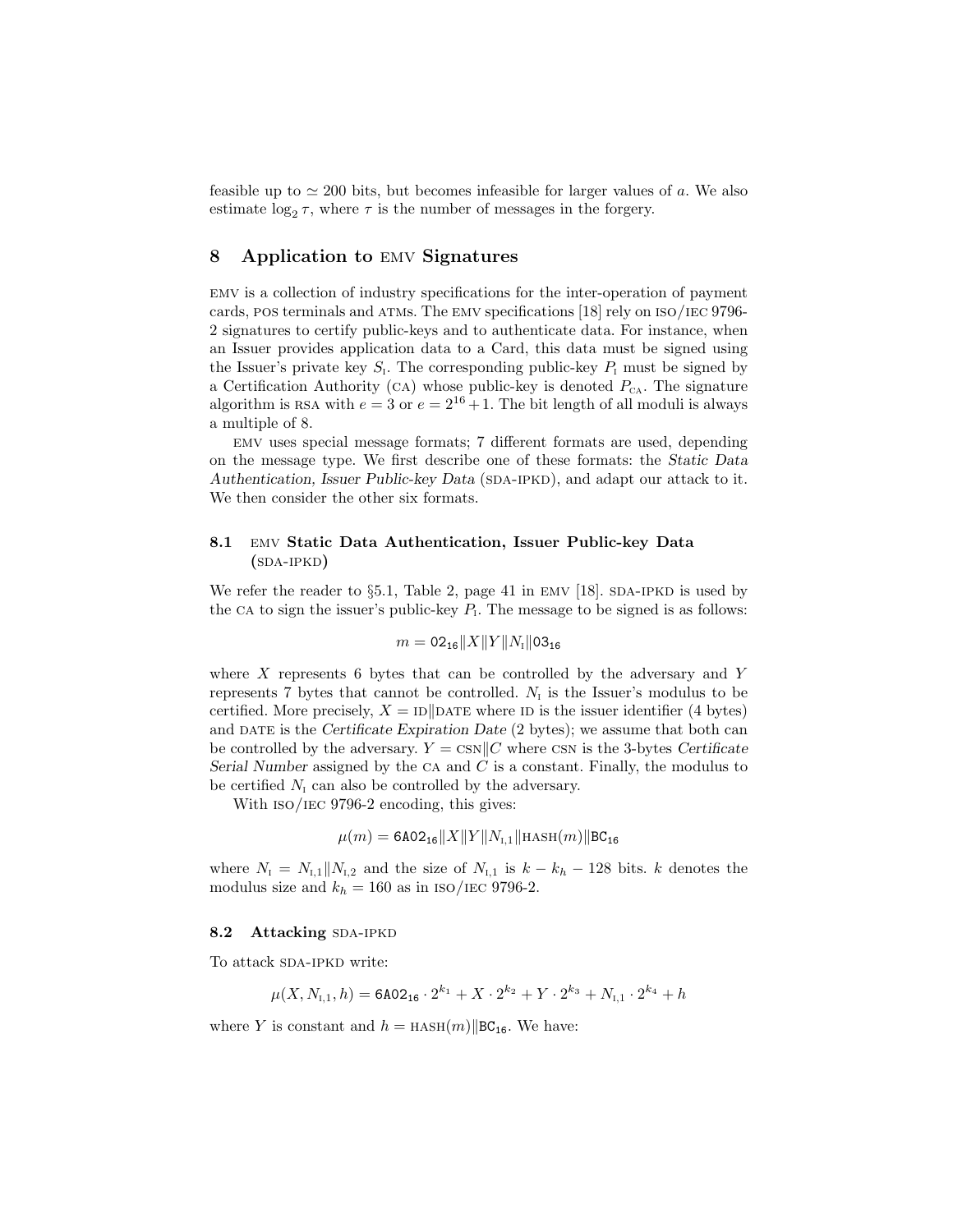$$
\begin{cases}\nk_1 = k - 16 \\
k_2 = k_1 - 48 = k - 64 \\
k_3 = k_2 - 56 = k - 120 \\
k_4 = k_h + 8 = 168\n\end{cases}
$$

Generate a random  $k_a$ -bit integer a, where  $36 \leq k_a \leq 72$ , and consider the equation:

$$
b \cdot N - a \cdot \mu(X, 0, 0) = b \cdot N - a \cdot X \cdot 2^{k_2} - a \cdot (6A02_{16} \cdot 2^{k_1} + Y \cdot 2^{k_3})
$$

If we can find integers X and b such that  $0 \le X < 2^{48}$  and:

$$
0 \le b \cdot N - a \cdot \mu(X, 0, 0) < a \cdot 2^{k_3} \tag{5}
$$

then as previously we can compute  $N_{I,1}$  by Euclidean division:

$$
b \cdot N - a \cdot \mu(X, 0, 0) = (a \cdot 2^{k_4}) \cdot N_{1,1} + r \tag{6}
$$

where  $0 \leq N_{1,1} < 2^{k_3-k_4}$  as required, and the resulting  $b \cdot N - a \cdot \mu(X, N_{1,1}, h)$ value will be small for all values of h.

In the above we assumed  $Y$  to be a constant. Actually the first 3 bytes of  $Y$ encode the csn assigned by the ca, and may be different for each new certificate (see the full version of the paper [12]). However if the attacker can predict the csn, then he can compute a different  $a$  for every  $Y$  and adapt the attack by factoring a into a product of small primes.

Finding small  $X$  and  $b$  so as to minimize the value of

$$
|b \cdot N - a \cdot X \cdot 2^{k_2} - a \cdot (6A02_{16} \cdot 2^{k_1} + Y \cdot 2^{k_3})|
$$

is a Closest Vector Problem (cvp) in a bi-dimensional lattice; a problem that can be easily solved using the LLL algorithm [28]. We first determine heuristically the minimal size that can be expected; we describe the LLL attack in the full version of the paper [12].

Since  $a \cdot 6A02_{16} \cdot 2^{k_1}$  is an  $(k + k_a)$ -bit integer, with  $X \simeq 2^{48}$  and  $b \simeq 2^{k_a}$ , odds are heuristically reasonable to find  $X$  and  $b$  such that:

$$
0 \le b \cdot N - a \cdot \mu(X, 0, 0) < 2^{(k + k_a) - 48 - k_a} = 2^{k - 48} \simeq a \cdot 2^{k - 48 - k_a} = a \cdot 2^{k_3 + 72 - k_a}
$$

which is  $(72-k_a)$ -bit too long compared to condition (5). Therefore, by exhaustive search we will need to examine roughly  $2^{72-k_a}$  different integers a to find a pair  $(b, X)$  that satisfies (5); since a is  $k_a$ -bits long, this can be done only if  $72 - k_a \leq k_a$ , which gives  $k_a \geq 36$ . For  $k_a = 36$  we have to exhaust the  $2^{36}$ possible values of a.

Once this is done we obtain from (6):

$$
t = b \cdot N - a \cdot \mu(X, N_{\text{I},1}, h) = r - a \cdot h
$$

with  $0 \le r < a \cdot 2^{k_4}$ . This implies that the final size of t values is  $168 + k_a$  bits. For  $k_a = 36$  this gives 204 bits (instead of 170 bits for plain ISO/IEC 9796-2). The attack's complexity will hence be higher than for plain iso/iec 9796-2.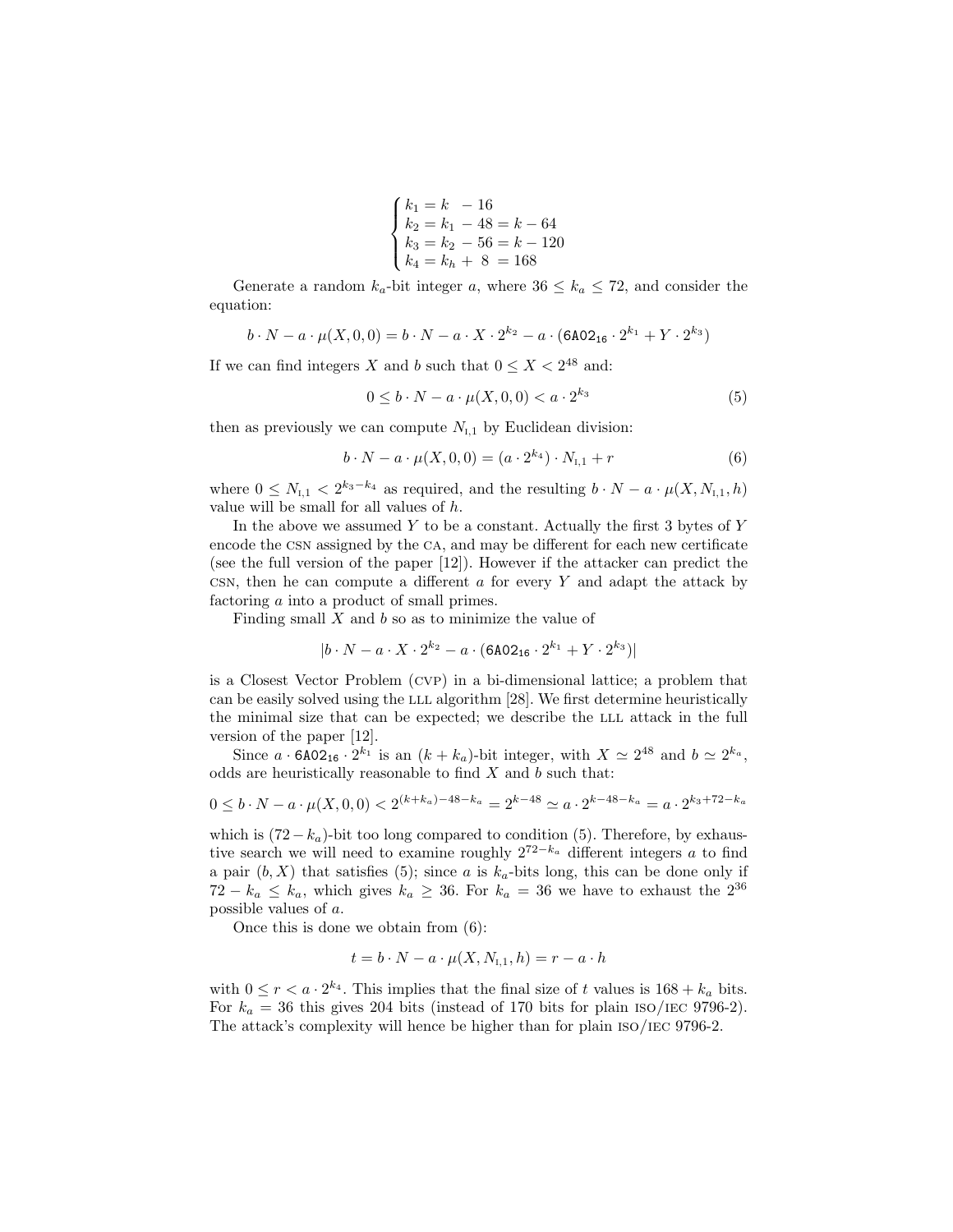In the full version of the paper  $[12]$  we exhibit concrete  $(a, b, X)$  values for  $k_a = 52$  and for the RSA-2048 challenge; this required  $\simeq 2^{23}$  trials (109 minutes on a single PC). We estimate that for  $k_a = 36$  this computation will take roughly 13 years on a single pc, or equivalently us\$11,000 using the ec2 grid.

Table 1 shows that attacking 204-bit  $t_i$ 's would cost  $\simeq$  us\$84,000. As for the iso/iec 9796-2 attack, we can decrease this cost by first doing exhaustive search on the bits of  $HASH(m)$  to obtain a smaller t-value. We found that with 8 bits of exhaustive search cost drops to  $\simeq$  us\$45,000 (without the matrix step, but in our attack algebra takes a relatively small amount of time).

### 8.3 Summary

In the full version of the paper [12] we provide an analysis of the other formats in the emv specifications, with corresponding attacks when such attacks exist. We summarize results in Table 2 where an X represents a string that can be controlled by the adversary, while Y cannot be controlled. The size of the final t-value to be smooth is given in bits. Note that cost estimates are cheaper than Table 1 because we first perform exhaustive search on 8 bits of  $HASH(m) =$  $SHA-1(m)$ ; however here we do take into account the cost of computing these  $SHA-1(m)$  values.

| EMV mode     | Format                                                          | Χ  | Υ         |                          | $EC2 \text{ cost (US$)}$ |
|--------------|-----------------------------------------------------------------|----|-----------|--------------------------|--------------------------|
| SDA-IPKD     | $02_{16}  X  Y  N_I  03_{16}$                                   | 48 | 56        | 204                      | 45,000                   |
| SDA-SAD      |                                                                 | -  | $k - 176$ | $\overline{\phantom{0}}$ |                          |
| ODDA-IPKD    | $02_{16}$   X  Y  N <sub>I</sub>   03 <sub>16</sub>             | 48 | 56        | 204                      | 45,000                   |
| ODDA-ICC-PKD | 04 <sub>16</sub> $  X  Y  N_{\text{ICC}}  03_{16}  \text{data}$ | 96 | 56        | 204                      | 45,000                   |
| ODDA-DAD1    |                                                                 | -  | $k - 176$ |                          |                          |
| ODDA-DAD2    |                                                                 |    | $k - 176$ | $\qquad \qquad$          |                          |
| ICC-PIN      | 04 <sub>16</sub> $  X  Y  N_{\text{ICC}}  03_{16}$              | 96 | 56        | 204                      | 45,000                   |

Table 2. Various emv message formats. X denotes a data field controllable by the adversary. Y is not controllable. Data sizes for  $X, Y$  and  $t$  are expressed in bits.

Table 2 shows that only four of the emv formats can be attacked, with the same complexity as the SDA-IPKD format. The other formats seem out of reach because the non-controllable part  $Y$  is too large.

Note that these attacks do not threaten any of the 730 million emv payment cards in use worldwide for operational reasons: the Issuer and the ca will never accept to sign the chosen messages necessary for conducting the attack.

# 9 Conclusion

This paper exhibited a practically exploitable flaw in the currently valid iso/iec 9796-2 standard and a conceptual flaw in emv signatures. The authors recom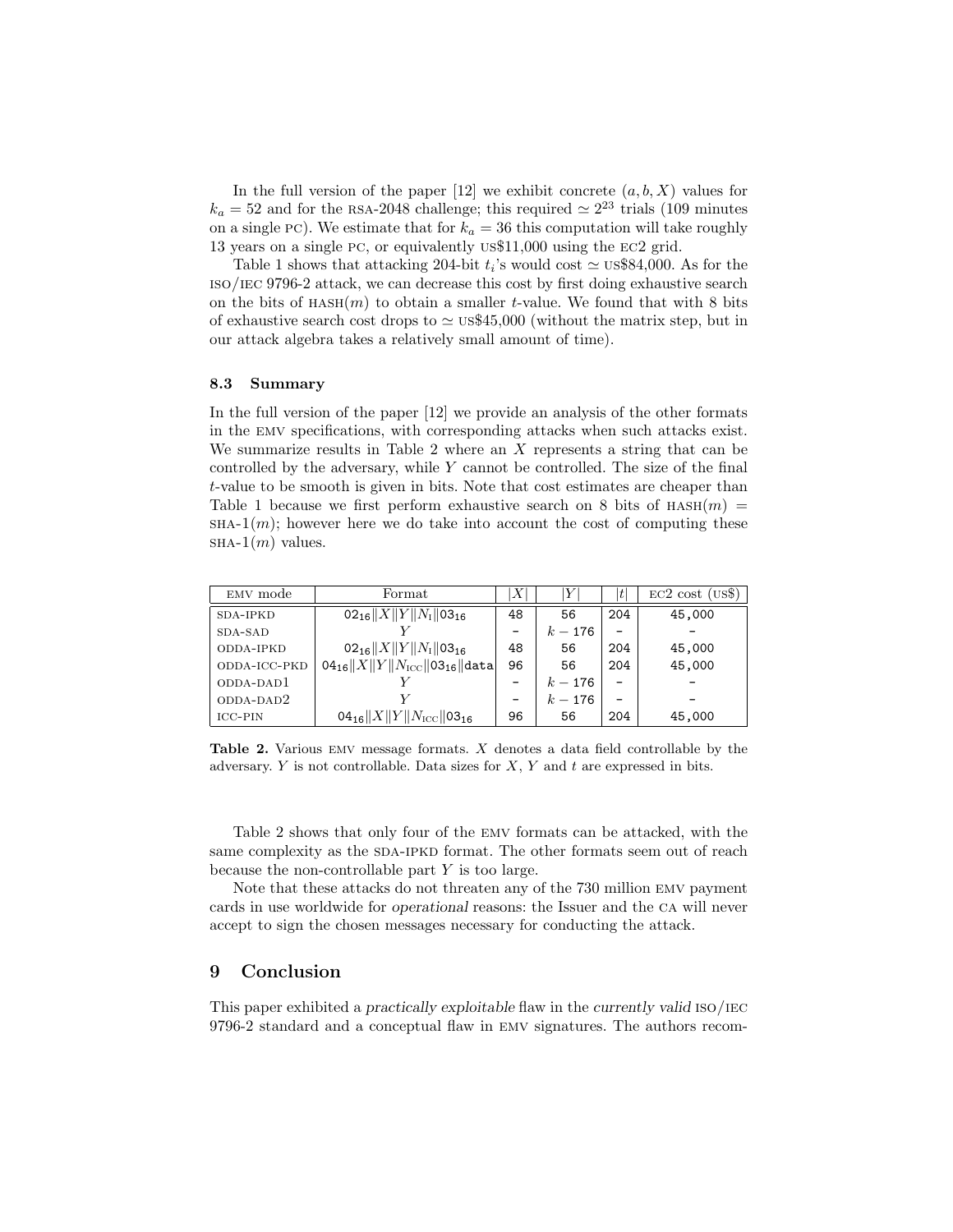mend the definite withdrawal of the ad-hoc encoding mode in iso/iec 9796-2 and its replacement by a provably secure encoding function such as pss.

## References

- 1. E. Bach and R. Peralta, *Asymptotic semismoothness probabilities*, Mathematics of Computation, vol. 65, number 216, 1996, pp. 1701–1715.
- 2. M. Bellare and P. Rogaway, *Random oracles are practical: A paradigm for designing efficient protocols*, Proceedings of ccs 1993, acm, 1993, pp. 62–73.
- 3. M. Bellare and P. Rogaway, *Optimal Asymmetric Encryption: How to encrypt with* rsa, Proceedings of Eurocrypt 1994, lncs, vol. 950, Springer-Verlag, 1995, pp. 92–111.
- 4. M. Bellare and P. Rogaway, *The Exact security of digital signatures: How to sign with* rsa *and Rabin*, Proceedings of Eurocrypt 1996, lncs, vol. 1070, Springer-Verlag, 1996, pp. 399–416.
- 5. D.J. Bernstein, *Fast Multiplications and its applications*, Algorithmic Number Theory, vol. 44, 2008.
- 6. D.J. Bernstein, *How to find smooth parts of integers*, 2004/05/10, cr.yp.to/ papers.html\#smoothparts.
- 7. D.J. Bernstein, *Scaled remainder trees*, 2004/08/20, cr.yp.to/papers.html\ #scaledmod.
- 8. D. Bleichenbacher, *Chosen ciphertext attacks against protocols based on the* rsa *encryption standard*, Proceedings of Crypto 1998, lncs, vol. 1462, Springer-Verlag, 1998, pp. 1–12.
- 9. D. Coppersmith, *Solving homogeneous linear equations over* GF(2) *via block Wiedemann algorithm*, Mathematics of Computation, vol. 62, number 205, 1994, pp. 333–350.
- 10. D. Coppersmith, J.-S. Coron, F. Grieu, S. Halevi, C.S. Jutla, D. Naccache and J.P. Stern, *Cryptanalysis of* iso/iec *9796-1*, Journal of Cryptology, vol. 21, 2008, pp. 27–51.
- 11. D. Coppersmith, S. Halevi and C. Jutla, iso 9796-1 *and the new, forgery strategy*, Research contribution to P.1363, 1999, grouper.ieee.org/groups/1363/ Research.
- 12. J.S. Coron, D. Naccache, M. Tibouchi and R.P. Weinmann, *Practical Cryptanalysis of* iso/iec *9796-2 and* emv *Signatures*. Full version of this paper. Cryptology ePrint Archive, Report 2009/203, http://eprint.iacr.org/.
- 13. J.-S. Coron, *Security proofs for partial domain hash signature schemes*, Proceedings of Crypto 2002, lncs, vol. 2442, Springer-Verlag, 2002, pp. 613–626.
- 14. J.-S. Coron, Y. Desmedt, D. Naccache, A. Odlyzko and J.P. Stern, *Index calculation attacks on* rsa *signature and encryption* Designs, Codes and Cryptography, vol. 38, number 1, 2006, pp. 41–53.
- 15. J.-S. Coron, D. Naccache, M. Joye and P. Paillier, *New attacks on* pkcs*#1 v1.5 encryption*, Proceedings of Eurocrypt 2000, lncs, vol. 1807, Springer-Verlag, 2000, pp. 369–381.
- 16. J.-S. Coron, D. Naccache and J.P. Stern, *On the security of* rsa *padding*, Proceedings of Crypto 1999, lncs, vol. 1666, Springer-Verlag, 1999, pp. 1–18.
- 17. Y. Desmedt and A. Odlyzko. *A chosen text attack on the* rsa *cryptosystem and some discrete logarithm schemes*, Proceedings of Crypto 1985, lncs, vol. 218, Springer-Verlag, 1986, pp. 516–522.